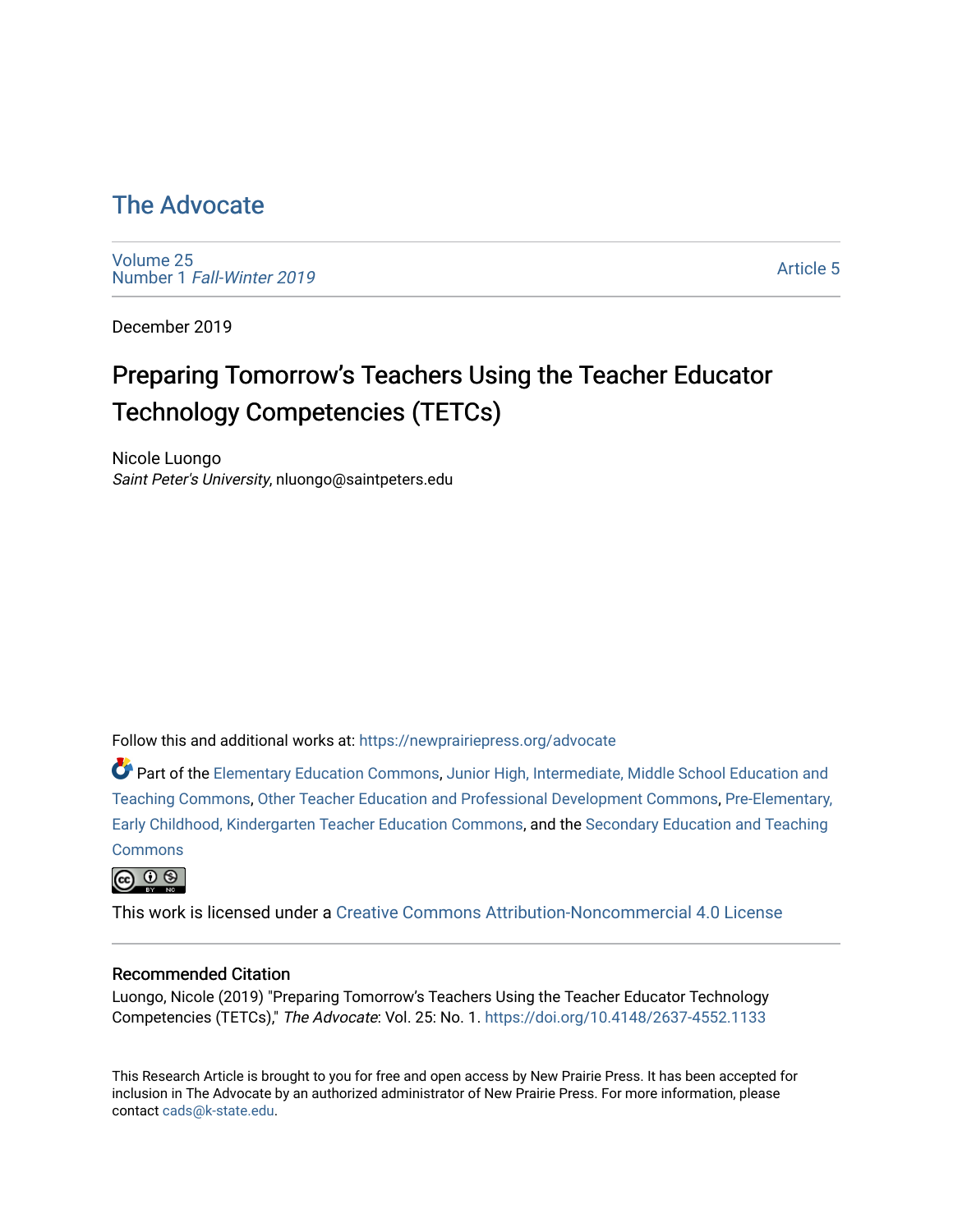### Preparing Tomorrow's Teachers Using the Teacher Educator Technology Competencies (TETCs)

#### **Abstract**

This article examines the preparation of tomorrow's teachers by analyzing higher education teacher educators' attitudes towards the Teacher Educator Technology Competencies (TETCs). The study was based on the national education requirements that have been established by the U.S. Department of Education's Office of Educational Technology, International Society for Technology in Education (ISTE) and the Council for Accreditation of Educator Preparation (CAEP). The study focused on the current assumption that all teacher candidates will leave teacher preparation programs ready and able to use technology effectively in PK-12 classrooms. The researcher administered an online survey to a sample of teacher educators in order to identify their attitudes towards the TETCs. The main questions in this study included: (1) What are the attitudes of teacher educators towards the TETCs?, and (2) What are the professional development needs for teacher educators? The researcher offers various suggestions for future professional development options for teacher educators and teacher preparation programs. Some of these options include developing and administering educational technology workshops, moving away from stand-alone educational technology courses, and integrating technology into all teacher preparation courses.

#### Keywords

International Society for Technology in Education (ISTE), National Education Technology Plan (NETP), teacher candidates, teacher educators, Teacher Educator Technology Competencies (TETCs), Technological Pedagogical and Content Knowledge (TPACK)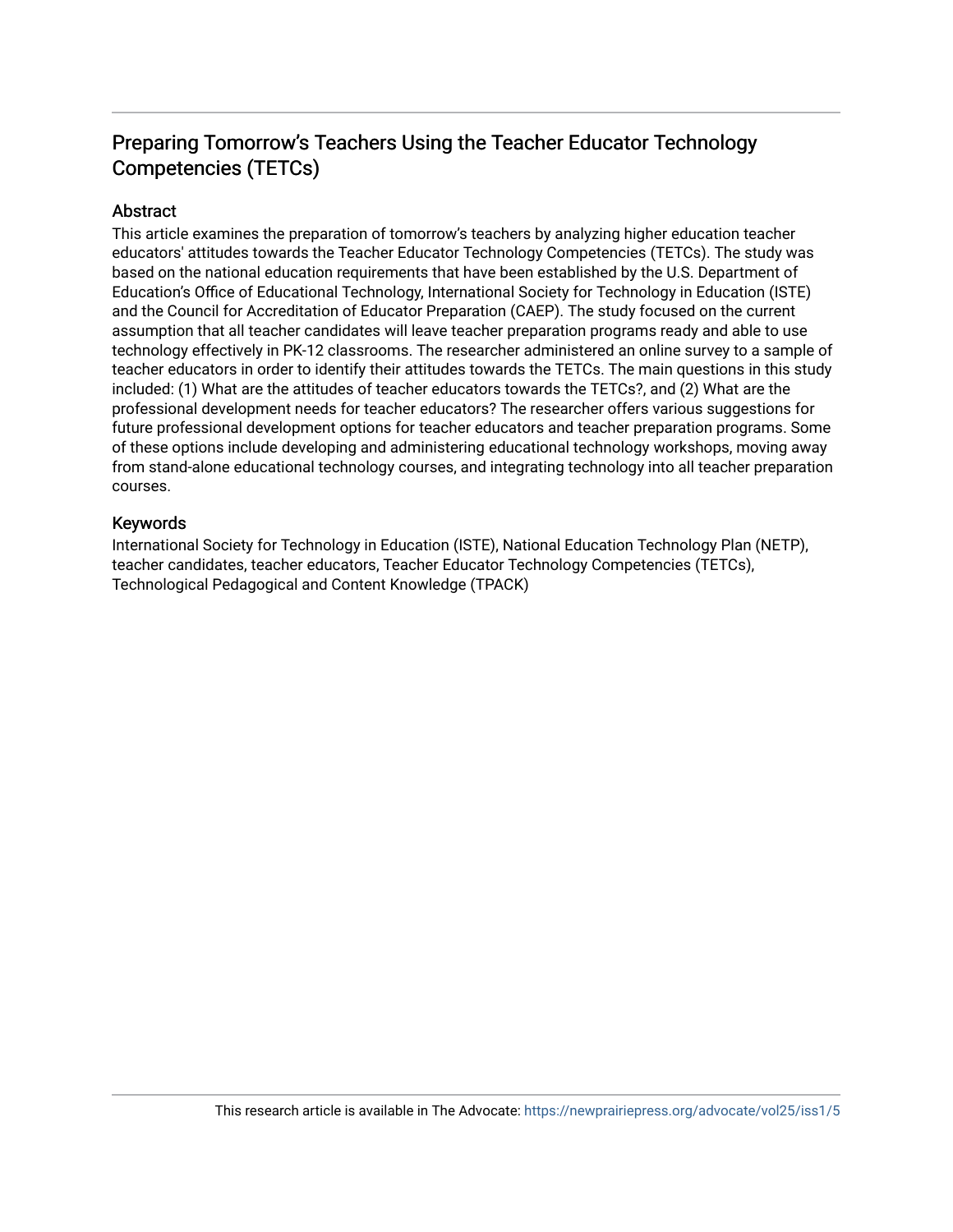## **Preparing Tomorrow's Teachers: Using the Teacher Educator Technology Competencies (TETC**

### *Nicole Luongo, Saint Peter's University*

*Dr. Nicole Luongo is an associate professor in the Caulfield School of Education and director of distance learning at Saint Peter's University in Jersey City, New Jersey.*

#### **Introduction**

As former U.S. Secretary of Education John King stated, "One of the most important aspects of technology in education is its ability to level the field of opportunity for students" (U.S. Department of Education, Office of Educational Technology, 2017, p. 3). In today's everchanging technological world, all students can benefit from having technology seamlessly integrated into the current PK-12 curriculum. As the National Education Technology Plan states, "When carefully designed and thoughtfully applied, technology can accelerate, amplify, and expand the impact of effective teaching practices. However, to be transformative, educators need to have the knowledge and skills to take full advantage of technology-rich learning environments (U.S. Department of Education, Office of Educational Technology, p. 5)

Currently, there is a national initiative to reevaluate teacher preparation programs and the training of teacher candidates to use technology when they enter the world of PK-12 teaching. More specifically, how are higher education teacher educators (professors, instructors) preparing future educators (pre-service PK-12 education students, student teachers, teacher candidates) for teaching in today's technologically driven world? This paper examines teacher educators' attitudes towards technology integration in classrooms and how they connect to the Teacher Educator Technology Competencies (TETCs).

#### **Background of Problem**

In 2017, the U.S. Department of Education's Office of Educational Technology (OET) presented its updated version of the National Education Technology Plan (NETP), which identified a need to "develop a common set of technology competency expectations for higher education institution instructors and candidates exiting teacher preparation programs for teaching in technologically enabled schools and postsecondary education institutions" (U.S. Department of Education, Office of Educational Technology, 2017, p. 44). The NETP "sets a national vision and plan for learning enabled by technology through building on the work of leading education researchers; district, school, and higher education leaders; classroom teachers; developers; entrepreneurs; and nonprofit organizations" (p. 3).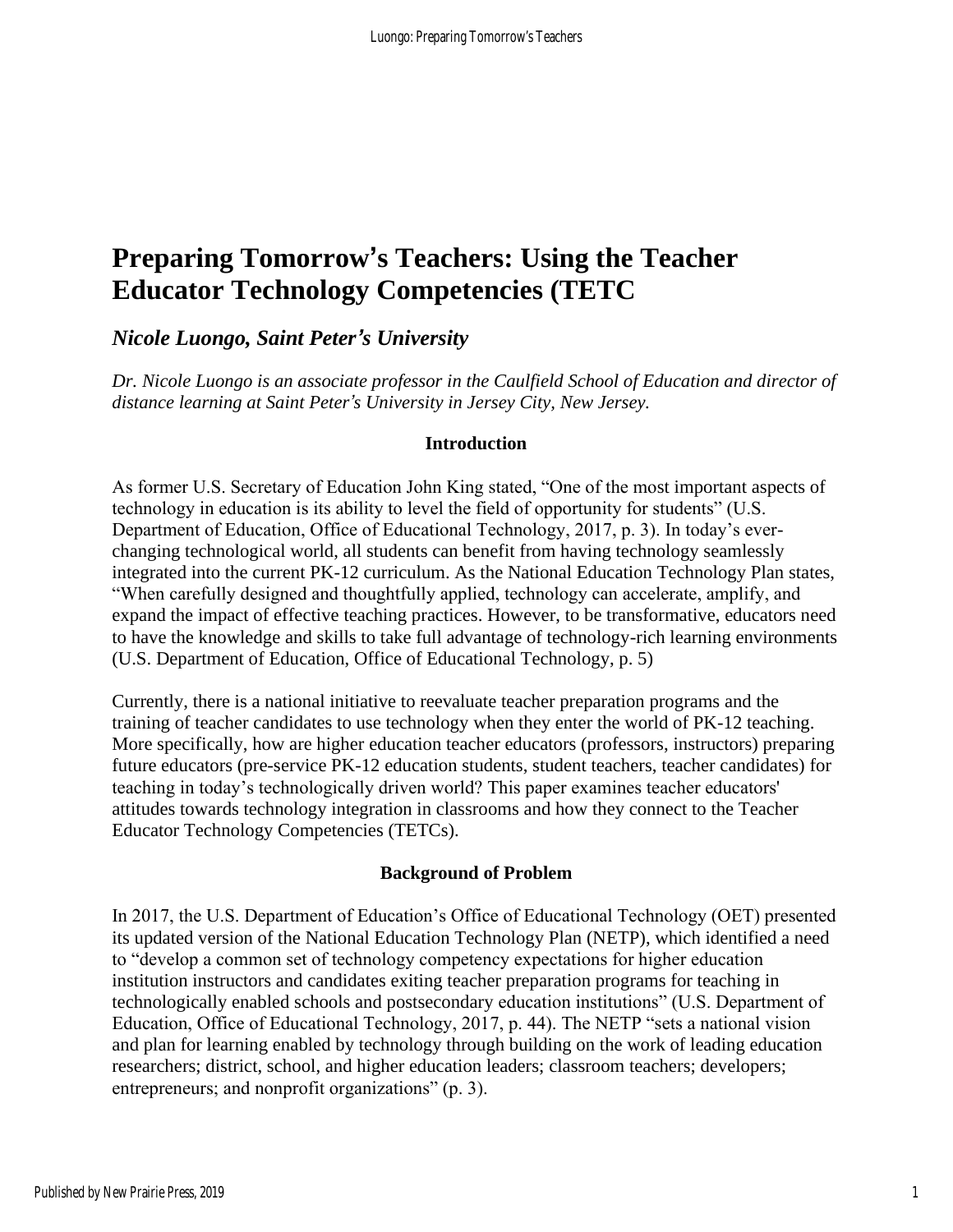The U.S. Department of Education's OET (2016) developed four guiding principles for the use of technology in all pre-service teacher preparation programs. These teacher preparation programs should "focus on the active use of technology to enable learning and teaching through creation, production, and problem-solving" (U.S. Department of Education, Office of Educational Technology, p. 9). Moreover, they should "build sustainable, program-wide systems of professional learning for higher education instructors to strengthen and continually refresh their capacity to use technological tools to enable transformative learning and teaching" (U.S. Department of Education, Office of Educational Technology, p. 9). Plus, all programs should "ensure pre-service teachers' experiences with educational technology are program-deep and program-wide, rather than one-off courses separate from their methods courses" (U.S. Department of Education, Office of Educational Technology, p. 9). Finally, the programs should "align efforts with research-based standards, frameworks, and credentials recognized across the field" (U.S. Department of Education, Office of Educational Technology, p. 9).

For many years, the International Society of Technology in Education (ISTE) has been a driving force in creating and promoting educational technology standards at all levels of schooling (International Society for Technology in Education, 2019b). ISTE claims that all educators should be empowered "to harness technology to accelerate innovation in teaching and learning and inspire learners to reach their greatest potential. ISTE inspires educators worldwide to use technology to innovate teaching and learning, accelerate good practice and solve tough problems in education by providing community, knowledge and the ISTE Standards, a framework for rethinking education and empowering learners" (International Society for Technology in Education, 2019a, para. 9-10).

In fact, ISTE has played a key role in the development of technology standards and competencies being used in today's educational world. Foulger, Graziano, Schmidt-Crawford, & Slykhuis (2017) explained, "The National Educational Technology Standards for Students (NETS•S) were created by ISTE and first released in 1998. Then in 2000, ISTE released the National Educational Technology Standards for Teachers (NETS•T) as a way to help teachers support the NETS•S in classrooms" (p. 422). Since this time, ISTE has continued to influence and inspire the way teacher educators view the standardization of technology by requiring that all ISTE standards periodically go through a reevaluation process.

The current ISTE standards provide guidelines for the technology skills, knowledge, and approaches needed by all educators (International Society for Technology in Education, 2019b). Currently, ISTE claims standards for students, educators, education leaders, coaches, computer science (CS) educators, as well as specific computational thinking (CT) competencies for educators. These recognized standards are being used by teachers to develop lessons, plan curriculum, and decide on appropriate professional development opportunities. As an example, the current ISTE for Educators standards focus on the following categories (a) learner; (b) leader; (c) citizen; (d), collaborator; (e) designer; (f) facilitator; and (g) analyst (International Society of Teacher Educators, 2019c). Although there are many useful technology standards offered by ISTE, this society does not have specific standards focused on teacher educators.

Furthermore, the Council for Accreditation of Educator Preparation (CAEP)'s vision is to advance equity and excellence in educator preparation through evidence-based accreditation that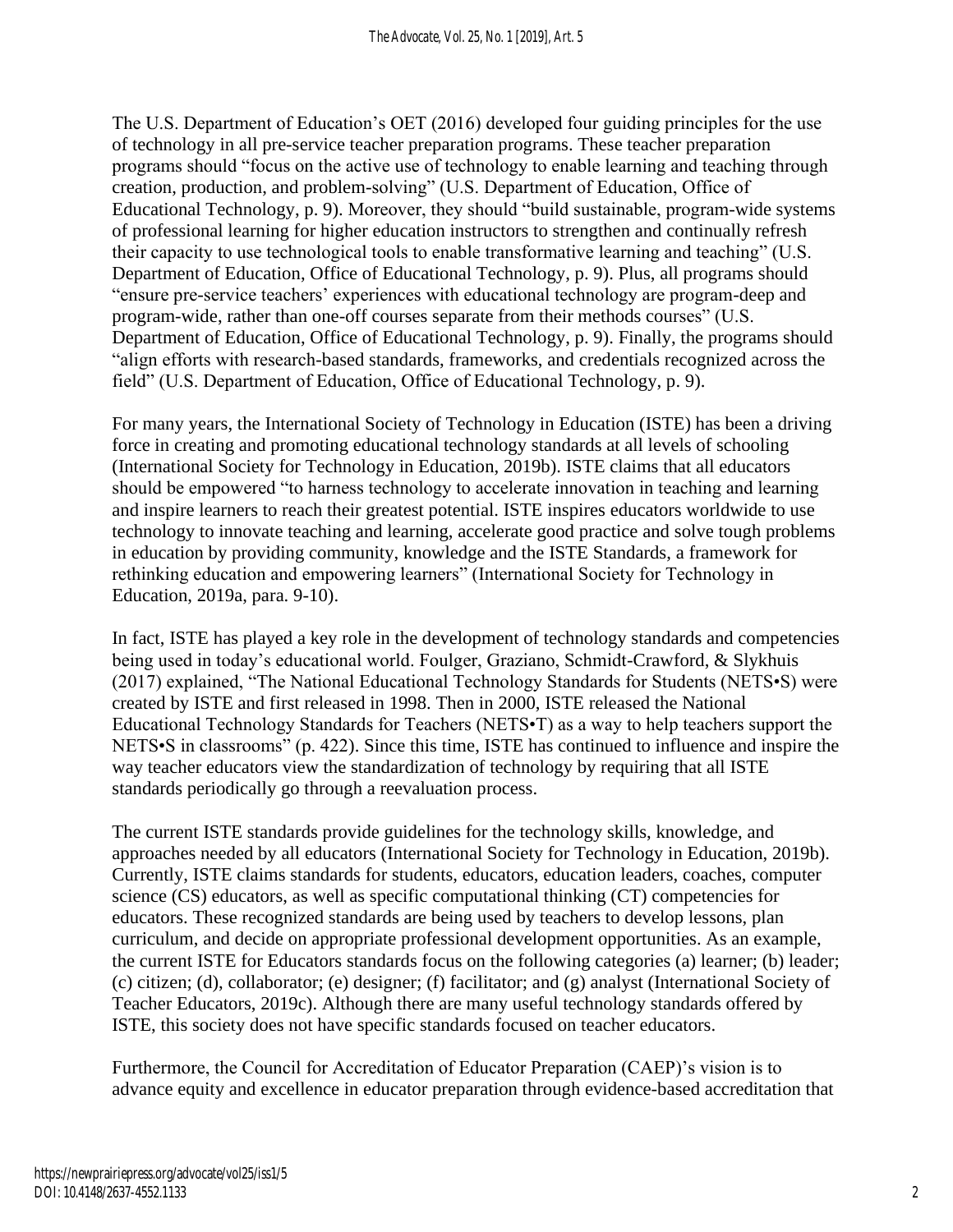assures quality and supports continuous improvement to strengthen P-12 student learning (Council for Accreditation of Educator Preparation, 2018b). The CAEP standards are used during reviews of teacher preparation programs and are based on two principles (Council for Accreditation of Educator Preparation, 2018a). First, an institution must provide evidence that its graduates are competent and caring educators. Furthermore, there must be evidence that the program's teacher educator faculty and staff possess the capacity to create a culture of evidence and use it to maintain and enhance the quality of the professional programs they offer. CAEP Standard 1.5 stresses that all teacher preparation programs must "ensure that candidates model and apply technology standards as they design, implement and assess learning experiences to engage students and improve learning; and enrich professional practice" (Council for Accreditation of Educator Preparation, 2013, p. 1).

Yet, who is instructing teacher candidates on how to use technology? Who is presenting the current ISTE and CAEP standards to the candidates? Who is training them on how to effectively integrate technology in the classroom? Foulger, Graziano, Schmidt-Crawford, & Slykhuis (2017) state, "All teacher candidates should have equitable, high-quality technology experiences throughout their teacher preparation programs" (p. 436). There should be no uncertainty of whether a teacher candidate entering a college classroom or lecture hall will encounter an instructor fully capable of taking advantage of technology to enhance learning. Accrediting institutions, advocacy organizations, state policymakers, administrators, and educators have to collaborate on a set of clear and common expectations and credentialing regarding teacher educators' abilities to design and implement technology-enabled learning environments effectively (Foulger, Graziano, Slykhuis, Schmidt-Crawford, & Trust, 2016).

However, are the current teacher educators truly prepared to teach the students of today and those of tomorrow? Borthwick and Hansen (2017) asked "Should we have a similar yet separate set of standards for teacher educators? Is there a unique set of competencies that are different from standards for preservice or inservice teachers?" (p. 46). This question is especially relevant given the current push in the United States to use technology in all PK-12 classrooms. "Colleges and schools of education today are facing a challenge caused by the differing philosophies and views of their teacher education faculty and the educational technology faculty. Some believe that technology should play a role in education and should be integrated within teacher education courses. Others feel technology should be left to an expert who teaches one course on technology skills. Still others believe that there are more important skills preservice teachers need, such as literacy or child development, and that technology is receiving too much attention" (Sprague, 2018, para. 1). Many of these teacher educators may have not used a more advanced technology than a blackboard or overhead projector in their own teaching and learning, so they may not see technology integration as a necessary skill for today's teacher candidates. Yet, "teacher educators cannot and should not ignore their responsibility and commitment to the ever-changing nature of technology and its role in society and PK-12 schools" (Foulger, et al., 2016, p. 251).

The Teacher Educator Technology Competencies (TETCs) are a newly developed set of competencies that were developed by a group of educational technology experts who offered their opinions as to what they believe to be the skills, knowledge, and attitudes teacher educators who support teacher candidates need to possess (Graziano, Foulger, Schmidt-Crawford, & Slykhuis, 2017; Foulger et al., 2016; Foulger, et al., 2017; Society for Information Technology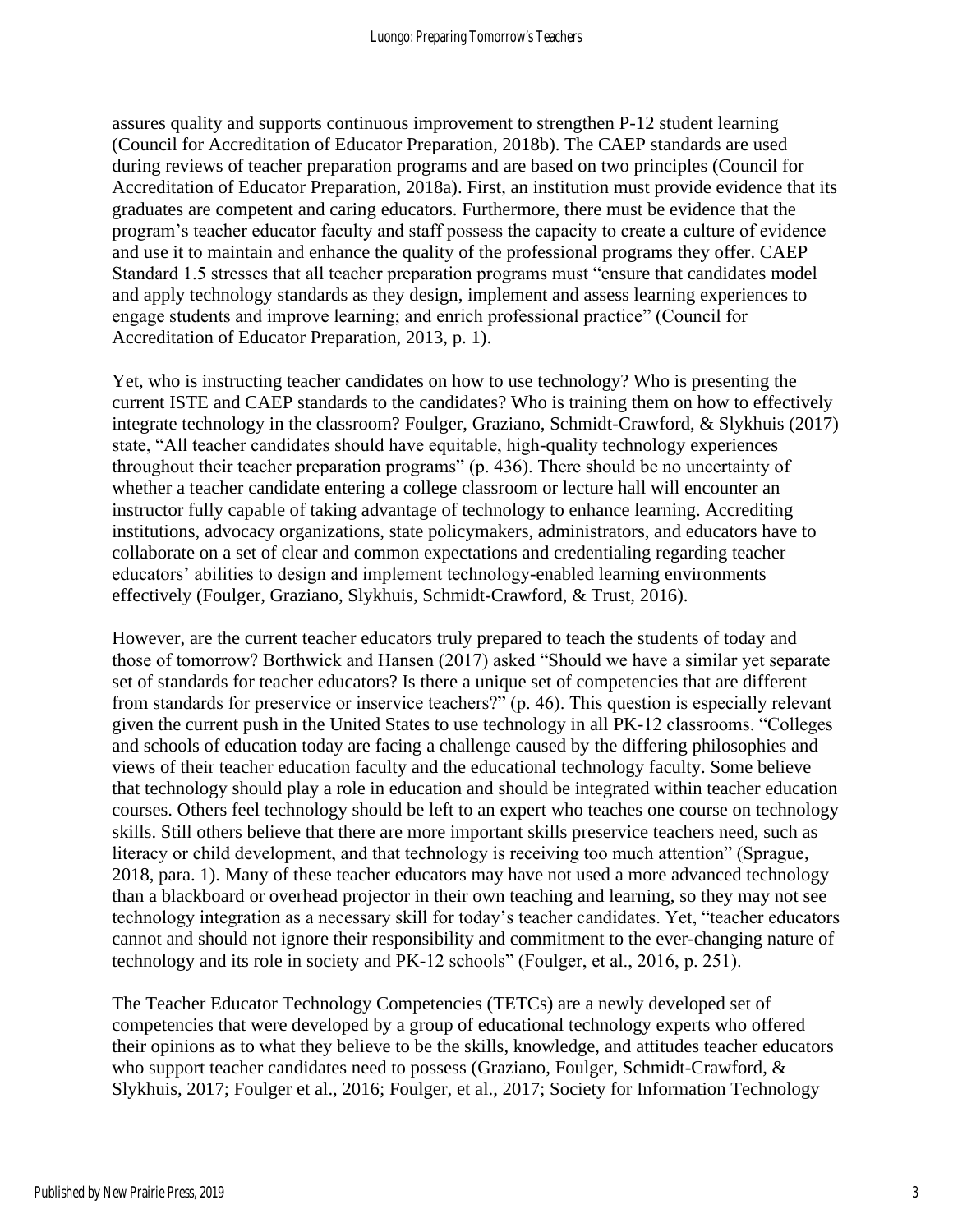and Teacher Education, 2018). Research indicates that many current teacher preparation programs need to be restructured to ensure that teacher educators are effectively using technology in their courses while training teacher candidates for employment in future PK-12 classrooms. The TETCs are a positive step in that direction. Establishing a set of competencies for teacher educators will allow faculty and college leaders to work towards a mutually agreed upon faculty development target (Borthwick & Hansen, 2017). Graziano, et al. (2017) claim that these competencies can be used as the basis for colleges of education to systematically address technology integration throughout a program, for faculty goal setting and professional development, and as a basis for credentialing decisions. The official endorsement of the same set of competencies by multiple professional educational associations should increase the importance and value of adopting technology competencies for teacher educators.

The NETP stressed that higher education institutions are responsible for providing professional development to teacher educators and ensuring that all educators are capable of selecting, evaluating, and using appropriate technologies and resources to create experiences that advance student engagement and learning (U.S. Department of Education, Office of Educational Technology, 2017). This goal cannot be achieved without infusing technology-based learning into teacher education programs (Foulger, et al., 2017). "Some teacher educators do not understand the type of teaching and learning technology supports. They have developed a culture that does not include technology and are uncomfortable when that culture is challenged" (Sprague, 2018, para. 2). Therefore, for many teacher preparation institutions, this change in philosophy to technology-enabled preparation will entail the restructuring of instructional approaches and techniques. It will also require additional professional development for teacher educators to acquire updated technology skills and be equipped to use newer technology tools. The NETP (U.S. Department of Education, Office of Educational Technology, 2017) asserted that this rethinking should be based on the understanding of the roles and practices of educators in environments in which learning is supported by technology.

Many current teacher educators do not have the necessary skills and knowledge to integrate technology into courses (Sprague, 2018). It is inaccurate to assume that because pre-service teachers are tech savvy in their personal lives, they will understand how to use technology effectively to support learning without specific training and practice. Additionally, technology expertise does not develop after the completion of a single educational technology course separate from other teaching methods courses, but rather through the inclusion of authentic educational technology experiences in all courses modeled by the faculty in teacher preparation programs (U.S. Department of Education, Office of Educational Technology, 2018). Current technology was not a part of the majority of current faculty members' teacher education preparation. Therefore, the technology skills that they have developed were most likely selftaught, learned at professional development workshops, or learned from a technology-proficient mentor. Moreover, many of these teacher educators may not be aware of the updated ISTE and CAEP technology standards,

Also, there is a concern that teacher education faculty members do not know enough about technology integration to model its use in PK-12 classrooms (Sprague, 2018). "Teachers are change agents in schools. They are key drivers who play crucial roles in technology integration in the schools and classrooms. It is important for them to possess positive computer attitudes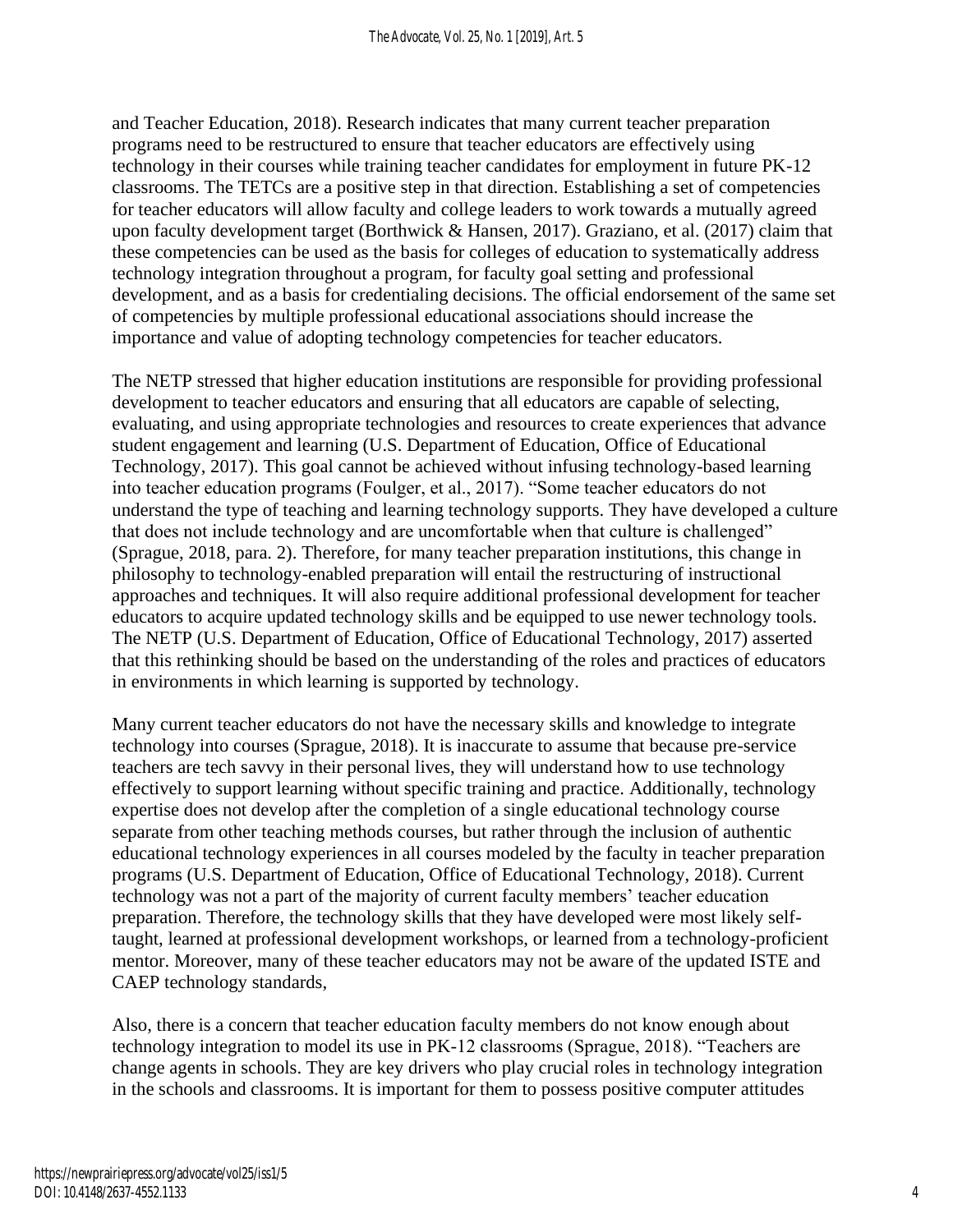since attitudes has been found to be linked to usage and intention to use, variables that determine successful technology integration in education" (Nishta, 2012, p. 199). In essence, some faculty members may be technology-literate, but their understanding of how to integrate technology effectively in the PK-12 classroom is limited. Sprague explains that not many graduate and doctoral education programs model K-12 technology integration in their courses. Hence, many education professors are often unfamiliar with newer educational software and websites. Conversely, specifically trained educational technology specialists may be well-versed in the technology used in a classroom but may be less knowledgeable about the critical pedagogical issues of each content area. These teacher educators tend to focus more on the technology than on the content to be addressed. There needs to be a middle ground.

The TETCs initiative started as an attempt to reform how teacher candidates are prepared to integrate technology (Foulger, et al., 2017; Society for Information Technology and Teacher Education, 2018). "Trying to prepare a pre-service teacher to learn all that is needed in the area of technology and technology integration to enter a classroom is a difficult task. However, making a teacher feel confident in his/her abilities in the area of technology is even more difficult. Technology changes rapidly. Individuals need to feel comfortable and competent in his/her environment in order to be successful" (Ritter, 2015, p. 2). Ropp (1999) explained that many teachers possess positive attitudes toward technology, but that they do not consider themselves qualified to teach using it. The TETCs were developed based on the vision that all teacher education students can and should be proficient in teaching with technology, and all teacher preparation faculty should be prepared to address this need, no matter what course they teach.

This is a list of the current TETCs (Society for Information Technology and Teacher Education, 2018):

- 1. Teacher educators will design instruction that utilizes content-specific technologies to enhance teaching and learning.
- 2. Teacher educators will incorporate pedagogical approaches that prepare teacher candidates to effectively use technology.
- 3. Teacher educators will support the development of the knowledge, skills, and attitudes of teacher candidates as related to teaching with technology in their content area.
- 4. Teacher educators will use online tools to enhance teaching and learning.
- 5. Teacher educators will use technology to differentiate instruction to meet diverse learning needs.
- 6. Teacher educators will use appropriate technology tools for assessment.
- 7. Teacher educators will use effective strategies for teaching online and/or blended/hybrid learning environments.
- 8. Teacher educators will use technology to connect globally with a variety of regions and cultures.
- 9. Teacher educators will address the legal, ethical, and socially-responsible use of technology in education.
- 10. Teacher educators will engage in ongoing professional development and networking activities to improve the integration of technology in teaching.
- 11. Teacher educators will engage in leadership and advocacy for using technology.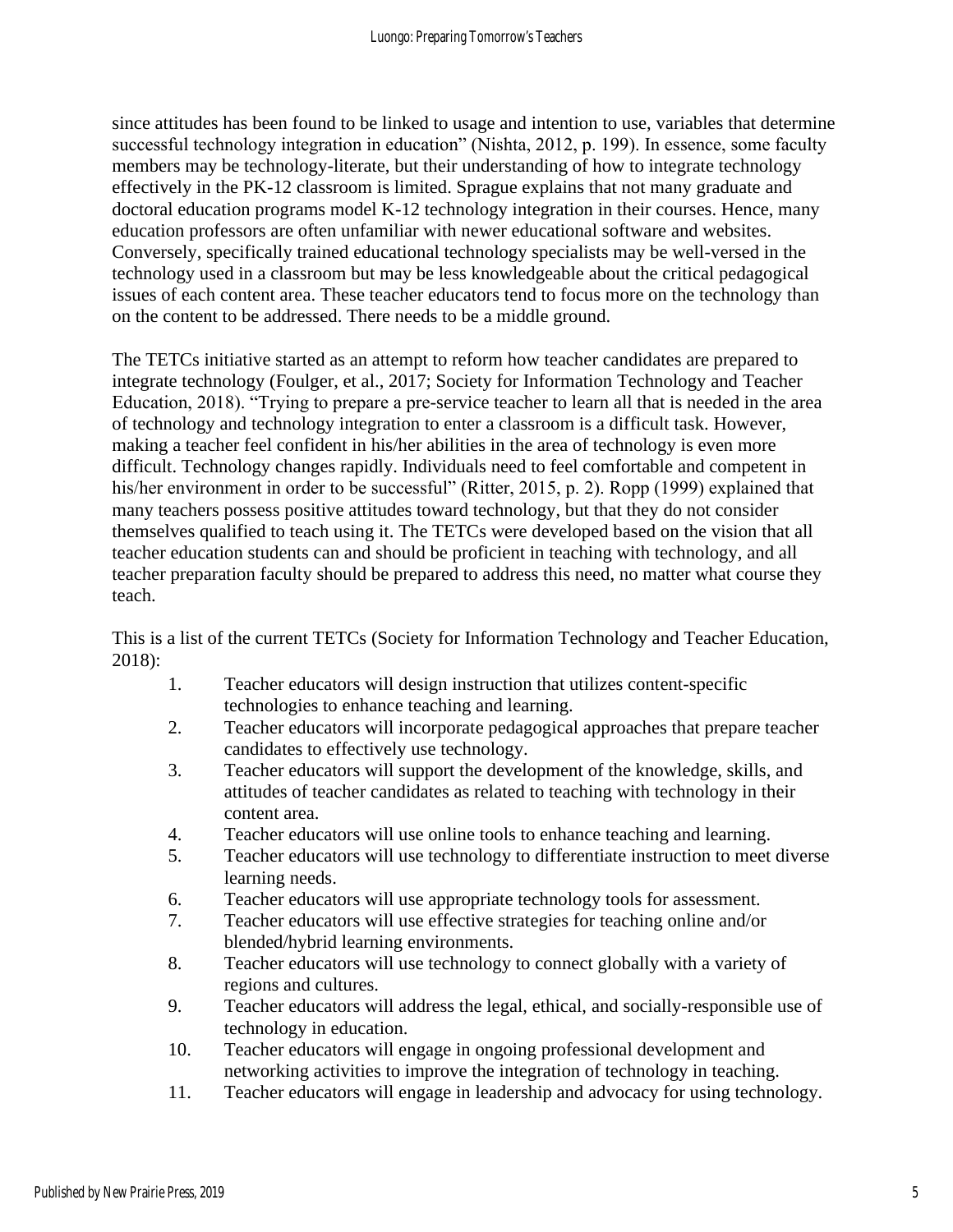12. Teacher educators will apply basic troubleshooting skills to resolve technology issues.

Foulger, et al. (2017) state, "the TETCs encourage teacher educators to design instruction that utilizes content-specific technologies to enhance teaching and learning; incorporate pedagogical approaches that prepare teacher candidates to effectively use technology; and support the development of the knowledge, skills, and attitudes of teacher candidates as related to teaching how technology is used by learners in their content area" (p. 431). Also, the TETCs promote teacher educator participation in professional development to improve their technology use in their teaching.

The TETCs' developers felt that the competencies should not be viewed as a solution-oriented approach to technology integration for teacher preparation. It is not simply a one-size-fits-all method of adding technology to one's teaching. Instead, the competencies are "merely a first step in a larger reform of technology integration within teacher preparation programs. The end goal of the TETCs is to positively impact teacher candidates graduating from teacher preparation programs and teacher educators who teach within those programs, and to initiate conversations across institutions about larger reform issues surrounding the movement towards technology integration across the curriculum" (Foulger, et al., 2017, p. 436).

#### **Method**

This study assessed teacher educators' attitudes towards technology integration in classrooms and how they connect to the Teacher Educator Technology Competencies (TETCs). The study was designed using a quantitative survey research design using a convenience sample (Creswell, & Plano Clark, 2010; Gall, Borg, & Gall, 1996) ). The researcher identified a population (N) of PK-12 teacher educators at higher education institutions in the United States of America. The sample (n) for this study included current PK-12 teacher educators at a private, higher education institution in the northern United States of America that educates future teacher candidates. Teacher educators can be defined as professionals who instruct and oversee education courses. Teacher candidates can be defined as current students who are in the process of becoming certified to teach in a PK-12 environment. The sampled institution offers various education programs that allow teacher candidates to learn the skills necessary to teach in a PK-12 classroom. The education programs are designed to train PK-12 teacher candidates who would like to enter the teaching profession.

The sample represented a "small proportion of a population selected for observation and analysis" (Best & Kahn, 1993, p. 13). "The population is any group of individuals that have one or more characteristics in common that are of interest to the researcher" (Best & Kahn, p. 13). The researcher chose a convenience sample of teacher educators; subjects were selected because they were easily accessible to the researcher. Gall, Borg, and Gall has noted that a generalization to a population can seldom be made with a convenience sampling procedure. However, the researcher decided on this sample to complete this project and prove its importance in the educational world. Gall, Borg, and Gall claimed, "Although a sample randomly drawn from a population is more desirable, it usually is better to do a study with a convenience sample than to do no study at all– assuming, of course, that the sample suits the purpose of the study" (p. 228).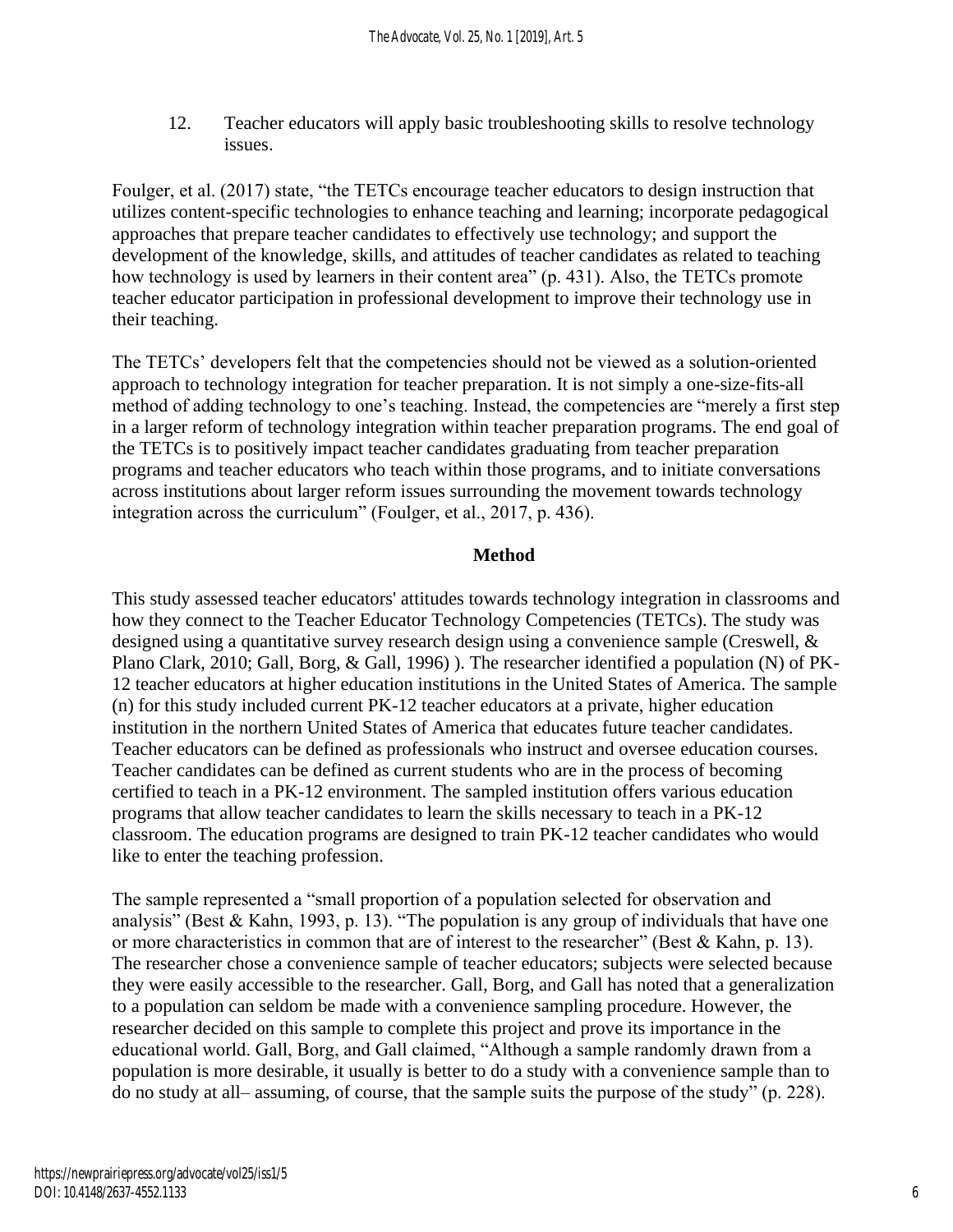The main questions in this study included: (1) What are the attitudes of teacher educators towards the TETCs?, and (2) What are the professional development needs for teacher educators?

#### **Procedure**

#### **Participants**

Once the researcher received approval from the Dean of the School and the Institutional Review Board, the sample was identified by obtaining a list of the names and email addresses of all current teacher educators at the institution. The 59 potential participants were invited via an email request and were informed of the study. Once consent was received by the researcher, the participants were contacted to complete an online survey. The survey ran for several weeks; participants were regularly reminded via email to complete the survey.

#### **Instruments**

The researcher used two main instruments in this study: 1) an implied consent form that identified who gave consent to be involved in the study, and 2) an online survey that measured attitudes (Creswell, & Plano Clark, 2010). These forms were designed by the researcher to meet the needs of the current study.

The implied consent form invited the participants to participate in the research study. Best and Kahn (1993) explained, "Recruitment of volunteers for an experiment should always involve the subjects complete understanding of the procedures employed, the risks involved, and the demands that may be made upon participants. Whenever possible, subjects should also be informed of the purpose of the research" (p. 45). The form used in this study explained that the individual was selected as a possible participant in this study because he or she was a current or former teacher educator at the institution. Additionally, the form explained that the project aimed to assess teacher educators' attitudes towards technology integration in classrooms. The consent form explained that if the individual decided to participate, he or she would be asked in a future email to complete an online survey. Moreover, it was explained that no benefits would be given to the teacher educators for answering the survey. It was promised that confidentiality would be maintained to the degree permitted by the technology used. The form explained that if the teacher educator decided to stop participating, he or she would be free to stop at any time.

The online survey was created using Google Forms and administered to all study participants. The researcher designed a tool that anonymously measured the teacher educators' attitudes towards the TETCs as well as their attitudes towards using technology in their teaching. Participation in this study was voluntary. The instrument required the participants to answer opinion questions about technology issues. Participants were informed that the results of the survey were anonymous and confidential. The survey contained twelve Likert scale questions that measured the TETCs. In addition, there was one multiple choice question inquiring about possible future technology workshops. Finally, there was an open-ended question that gaged interest in additional professional development opportunities, asking teacher educators to describe what forms of training they may be interested in attending in a future session.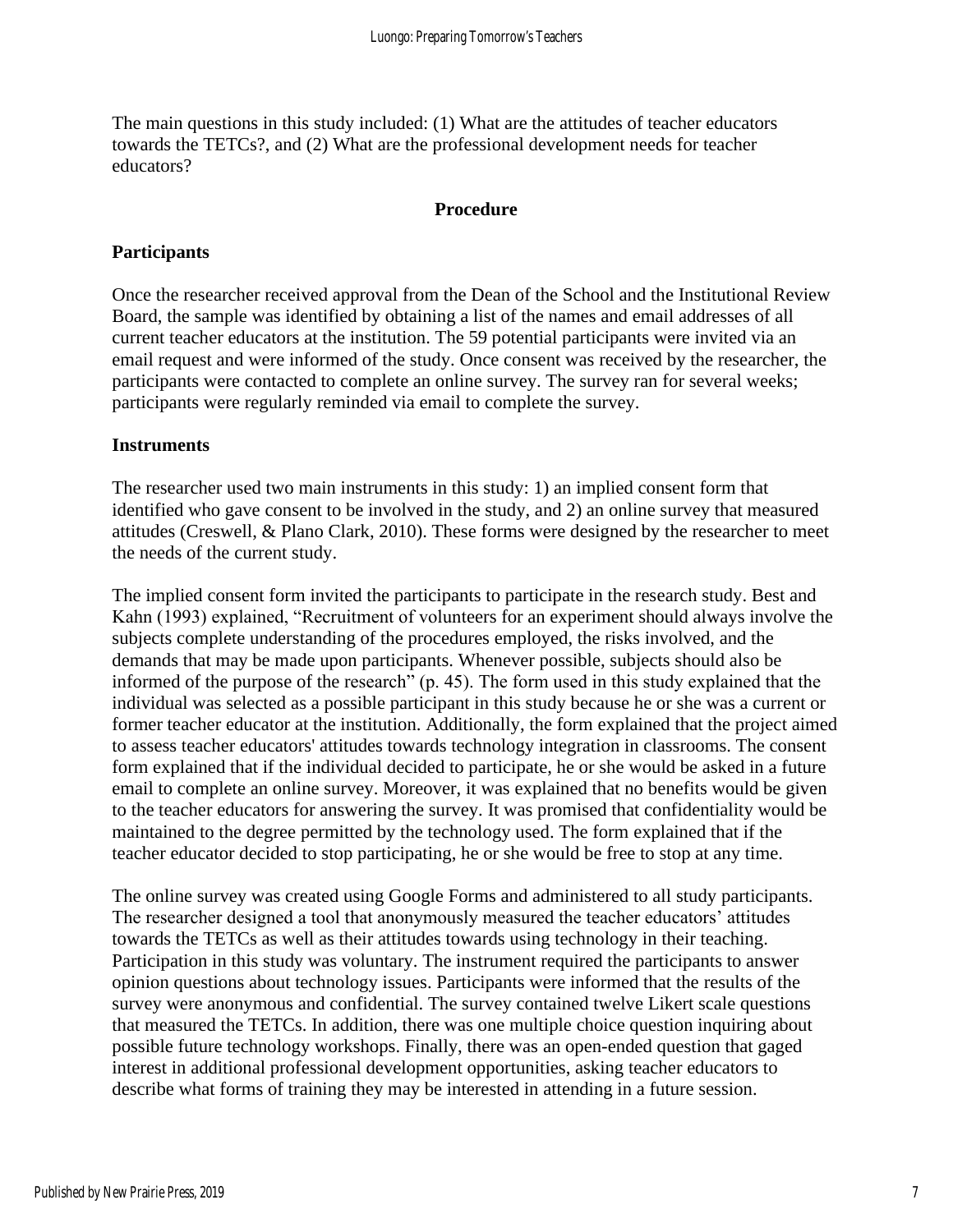#### **Results of Study**

The researcher used a quantitative methods approach in this study. "Quantitative descriptive research uses quantitative methods to describe what is, describing, recording, analyzing, and interpreting conditions that exist. It involves some type of comparison or contrast and attempts to discover relationships between existing non-manipulated variables. Some form of statistical analysis is used to describe the results of the study" (Best and Kahn, 1993, p. 26). The researcher contacted 59 teacher educators using email to obtain consent for the study. Twenty-three implied consent forms were completed and submitted, with eighteen teacher educators completing the online survey.

The majority of the participants reported that they currently use technology when teaching future educators. Eighty-nine percent of the participants felt that they support the development of the knowledge, skills, and attitudes of teacher candidates as related to teaching with technology in their content area. Seventy-eight percent of the participants agreed that they design instruction that utilizes content-specific technologies to enhance teaching and learning. Eighty-three percent of the teacher educators also claimed to use online tools to enhance teaching and learning. Seventy-eight percent of the respondents claimed that they apply basic troubleshooting skills to resolve technology issues. Furthermore, seventy-eight percent of the sample agreed that they incorporated various pedagogical approaches that prepare teacher candidates to effectively use technology.

The teacher educators reported their views of using technology in the assessment process as well as when they differentiate instruction. Seventy-eight percent of the respondents claimed that they used appropriate technology tools for assessment. A majority of the respondents agreed to using technology to differentiate instruction to meet diverse learning needs. Twenty-eight percent of the teacher educators strongly agreed or agreed that they used technology to connect globally with a variety of regions and cultures. Conversely, thirty-nine percent disagreed with this while thirty-three percent were unsure.

Overall, the teacher educators indicated that they desired various professional development technology workshops. Fifty percent of the participants showed a strong interest in learning more about using Google applications. Forty-four percent expressed interest in exploring Microsoft applications, and thirty-nine percent were interested in learning how to use an interactive whiteboard. Some respondents asked for help with plagiarism issues, technical help, and technology troubleshooting issues.

#### **Discussion**

Using the collected survey data, the researcher discovered that the teacher educators' attitudes towards technology integration in classrooms and the TETCs could be directly connected to distinct professional development needs. Although the participants claimed to use technology in some areas, the researcher discovered that they may require additional guidance in other areas,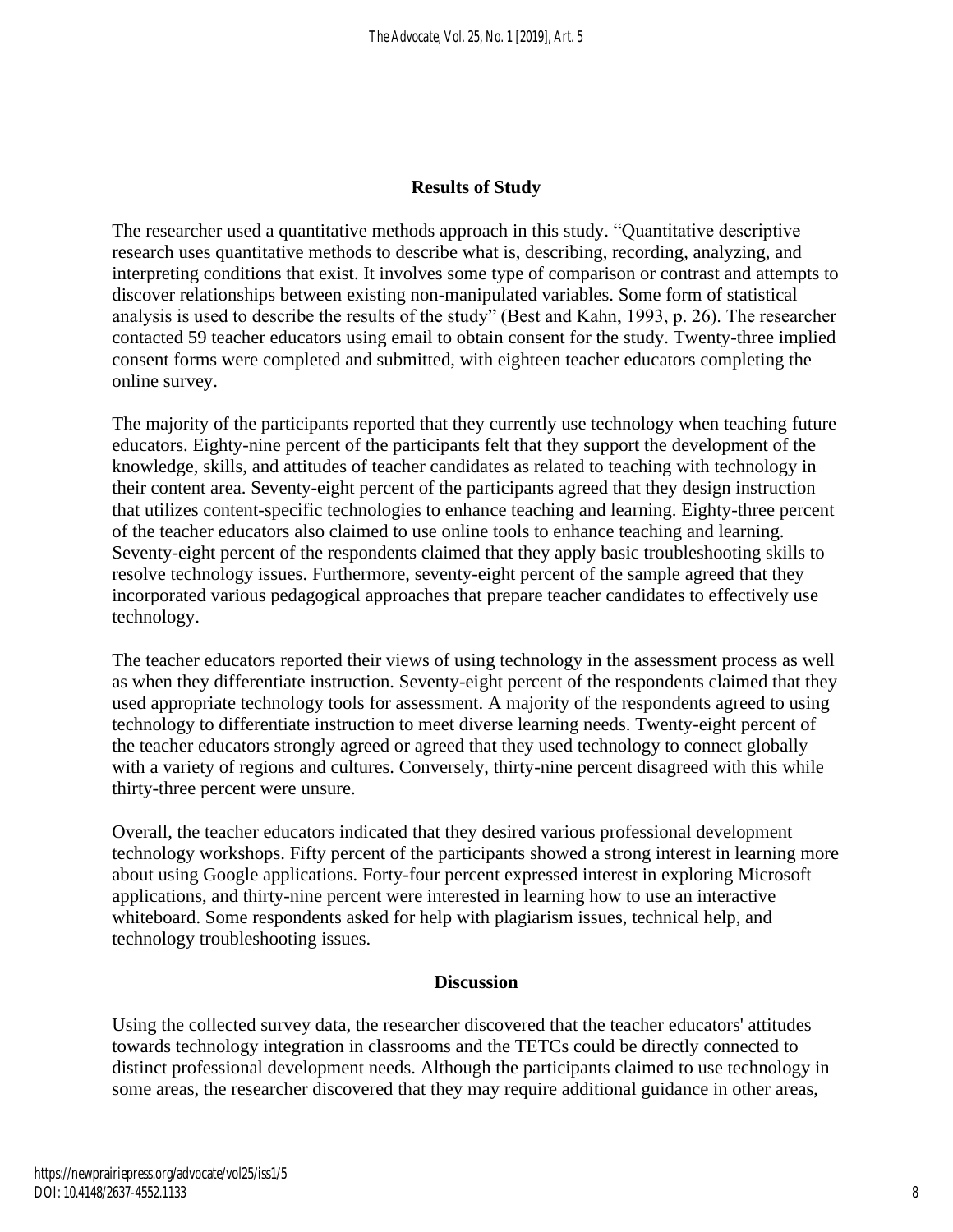such as direct technical instruction and infusing technology into their teaching. In order to meet these needs, the researcher suggests providing the requested assistance to teacher educators by designing and providing professional development opportunities such as technology and pedagogy workshops. Additionally, the researcher recommends that all teacher educators need to continue exploring technology usage in higher education and PK-12 classrooms.

The researcher found that teachers educators' attitudes towards the TETCs were mainly positive but felt that some of the current methods and pedagogies used in teacher preparation programs will need to be modified. Above all, all teacher educators will need to be proactive in infusing technology into all areas of working with teacher candidates. For example, the teacher preparation program at Saint Leo University was reviewed and modified after an alumni study revealed dissatisfaction with its teacher preparation in the area of technology in the classroom (U.S. Department of Education, Office of Educational Technology, 2017). Hence, the education department developed a specific technology goal and redesigned their program on the basis of the Technological Pedagogical and Content Knowledge (TPACK) model, in which pre-service teachers learned to blend content, pedagogical, and technological knowledge in their PK–12 instruction. The TPACK models attempts to combine the relationship between pedagogy, content, and technology (Koehler, & Mishra, 2009; Mishra & Koehler, 2006). Koehler and Mishra suggest, "At the heart of good teaching with technology are three core components: content, pedagogy, and technology, plus the relationships among and between them" (p. 62.) At Saint Leo, the faculty redesigned all of their teacher preparation courses to model the use of technology actively. The institution built an education technology lab where teacher candidates were able to practice using technology devices, applications, and other digital learning resources. Moreover, Saint Leo University also provided all teacher candidates with a "digital backpack" that contains a tablet, portable projector, speakers, and a portable interactive whiteboard. The researcher suggests this exemplar when working with other institutions in order to continue to promote the TETCs with teacher educators and teacher candidates.

By analyzing the quantitative data, the researcher discovered that many of the teacher educators in this study needed more direction using technology to connect globally with a variety of regions and cultures. The researcher recommends designing and providing professional development activities and workshops devoted to this timely and important topic. The Society for Information Technology and Teacher Education (2018) advocates modeling global engagement by employing various technologies to connect teacher candidates with other cultures and locations. As was stressed in the NETP (2017), "Educators can collaborate far beyond the walls of their schools. Through technology, educators are no longer restricted to collaborating only with other educators in their schools. They now can connect with other educators and experts across their communities or around the world to expand their perspectives and create opportunities for student learning. They can connect with community organizations specializing in real-world concerns to design learning experiences that allow students to explore local needs and priorities. All of these elements make classroom learning more relevant and authentic. In addition, by using tools such as videoconferencing, online chats, and social media sites, educators, from large urban to small rural districts, can connect and collaborate with experts and peers from around the world to form online professional learning communities" (U.S. Department of Education, Office of Educational Technology, p. 29). Moreover, teacher educators could benefit from trainings that teach them how to design instruction in which teacher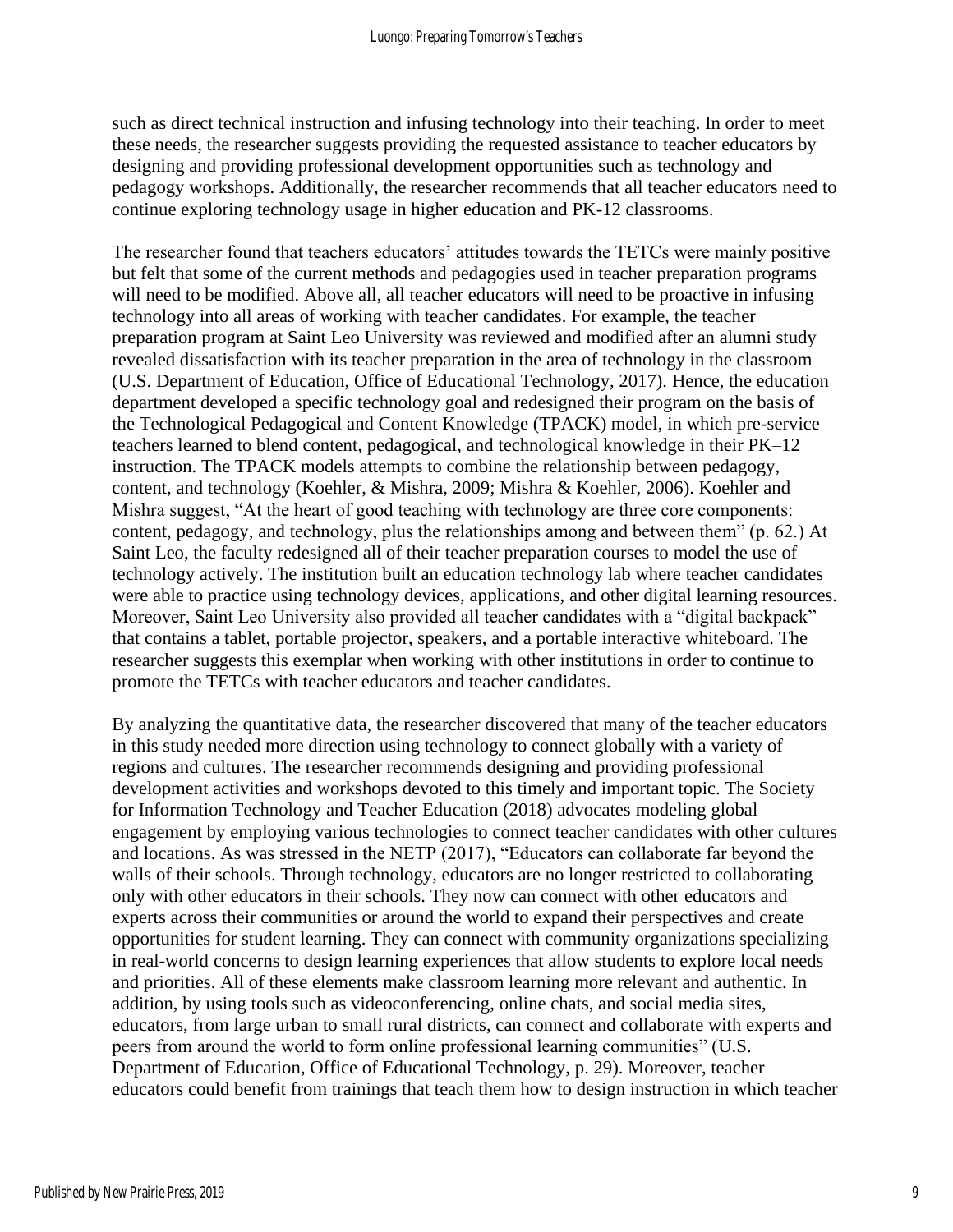candidates employ technology to collaborate with learners from other backgrounds and cultures. Finally, teacher educators can present strategies needed for cultures and regions that have different levels of technological connectivity. These professional development activities would enhance the infusion of the TETCs into a teacher preparation program.

Furthermore, the researcher found that the majority of the respondents were able to apply basic troubleshooting skills to resolve technology issues. In order to continue this positive trend, the Society for Information Technology and Teacher Education (2018) offers certain skills that teacher educators should implement and teach their teacher candidates. These skills include configuring digital devices for teaching, operating digital devices during teaching, modeling basic troubleshooting skills during teaching, and finding solutions to technology problems using a variety of resources. By being able to execute and model these behaviors, the teacher educators will promote the TETCs with their teacher candidates.

Based on the data collected, the researcher draws a conclusion that current teacher preparation programs need to move away from stand-alone educational technology courses and move towards integrating technology across all teacher preparation courses (Sprague, 2018). Following the OET's first guiding principle, "teachers must be equipped with the skills to integrate technology seamlessly into their instruction in ways that move beyond mere presentation and communication to a place of creation, innovation, and problem-solving. With the increased investment in infrastructure and classroom technology by school districts nationwide, the use of technology in teaching can no longer be an afterthought in lesson and unit planning. Therefore, teacher preparation programs must ensure instruction focuses on the active use of technology. Today's teacher educators need to focus on a broader view of using technology in the classroom" (U.S. Department of Education, Office of Educational Technology, p. 10). The Society for Information Technology and Teacher Education (2018) suggests certain ways that teacher educators can infuse the TETCs into their current curricula. It is not necessary for teacher educators to change everything about the way they teach; instead, they can tweak certain areas of instruction to include more technology infusion. During their teaching, teacher educators can model the use of technology for accessing, analyzing, creating, and evaluating information. They can also help teacher candidates with evaluating, selecting, and using appropriate technology to support student learning. Moreover, teacher educators can design and facilitate classroom opportunities for teacher candidates to practice hands-on teaching with technology.

#### **Limitations of the Study**

There were various limitations to this study about teacher educator technology competencies. Limitations can be defined as the conditions beyond the control of the researcher that place restrictions on the conclusions of the study (Best & Kahn, 1993). In this study, the limitations included an unknown population sample size (N), therefore leading to a limited sample size (n), lack of demographics in the data-gathering instrument, and technological issues during communication to prospective participants.

**Population & sample size limitations.** This study was conducted with a limited number of PK-12 teacher educators (Creswell, & Plano Clark, 2010). There is available data on the general population of PK-12 teachers and higher education professors in teacher preparation programs.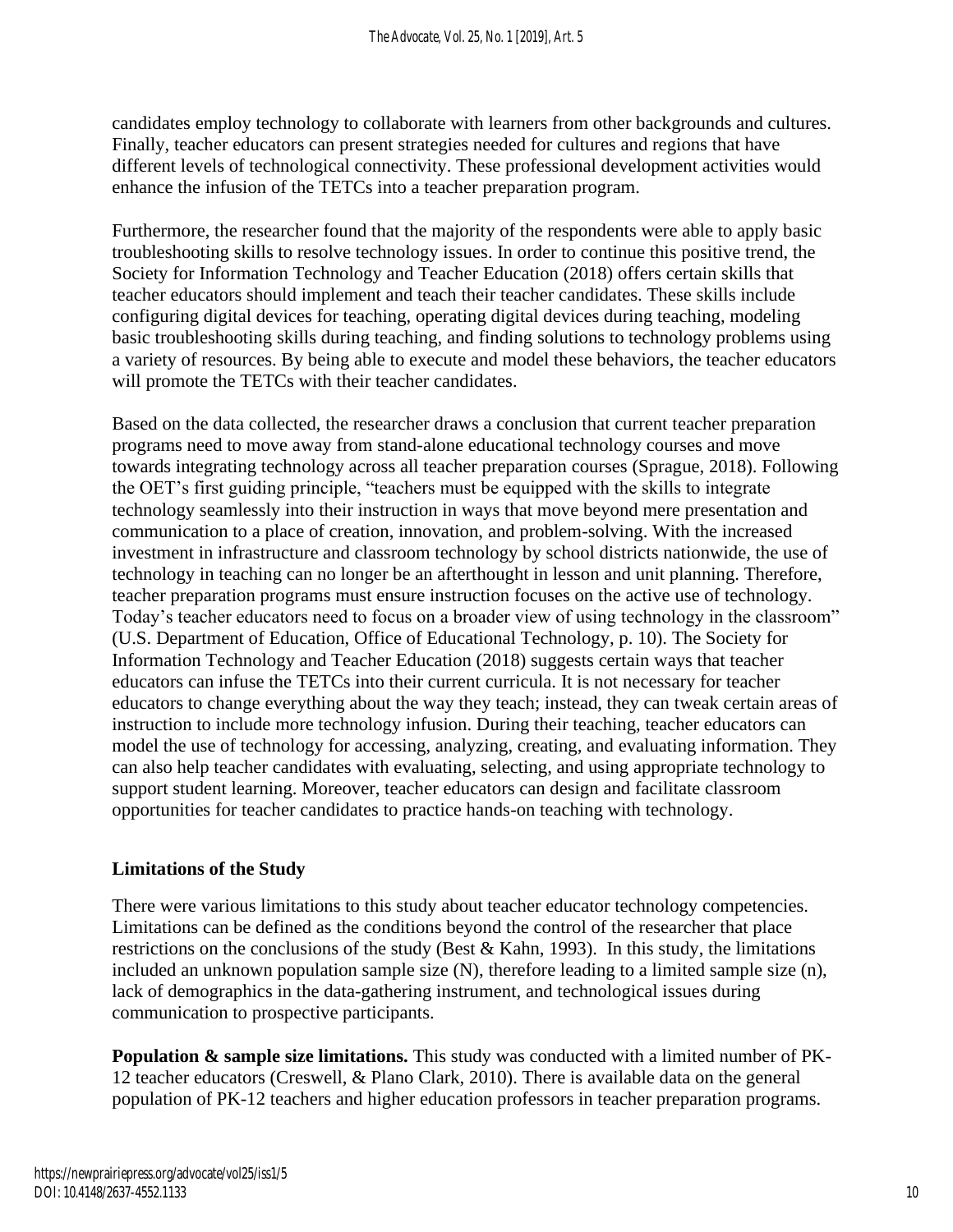However, data on the exact number of PK-12 teacher educators was not available to the researcher. Hence, a convenience sample set (n) of 59 possible study subjects (PK-12 teacher educators) from the higher education institution were identified. The researcher contacted these individuals via email to complete the implied consent form. Twenty-three teacher educators completed the form and consented to being part of the study. Eighteen of these teacher educators completed the online survey. Hence, the final sample size (n) was limited to eighteen participants.

**Data-gathering instrument and demographics limitations.** The online survey that was used in this study was not tested for reliability or validity. It was designed by the researcher to meet the needs of the new TETCs construct. Since the TETCs construct was a new one, the researcher was unable to find a previously tested instrument. In future studies, a reliability and validitytested tool will be explored. Additionally, the survey did not include a section on demographics. This was an issue when the researcher analyzed the data. In future studies, the researcher will include demographics questions, such as age, gender, ethnicity, education level, and years of educational experience.

**Technological limitations.** This study was conducted exclusively using electronic mail correspondence and online survey methods. Hence, the study was limited to teacher educators who regularly used electronic mail and online tools. Another limitation was the researcher's ability to know if all of the targeted teacher educators were reached. If an email was misdirected, the individual may not have been able to respond. The online format of the survey may have excluded individuals who are not technologically savvy. If a prospective teacher educator participant was not technologically-savvy, he or she may not have been able to complete the online survey or even use email to obtain the invitation. This would mean that his or her voice was not heard in this study.

#### **Future Directions**

Based on the findings of this study, the researcher feels that there needs to be more research conducted in the field of teacher educator technology use and instruction. Specifically, the researcher suggests that more studies be conducted in the field of distance learning and teaching with pre-service PK-12 educators and teacher educators. This study examined the traditional, face-to-face driven TETCs, but will teacher candidates be ready to teach using all modalities (face-to-face, blended, online)? The OET suggests, "Provision of both faculty and pre-service teachers with regular exposure to and experience with teaching and learning technologies and strategies relevant to online, blended and face-to-face environments and their affordances and constraints" (U.S. Department of Education, 2016, p. 18). Hence, more study needs to be devoted to examining how teacher educators use online and blended learning environments when working with teacher candidates.

This study was conducted with a limited number of teacher educators (Creswell, & Plano Clark, 2010). A sample (n) of 59 possible study subjects (teacher educators) were identified from a possible population (unknown N) of teacher educators . The researcher contacted these individuals via email to complete the implied consent form. Twenty-three teacher educators completed the form and consented to being part of the study. Eighteen of these teacher educators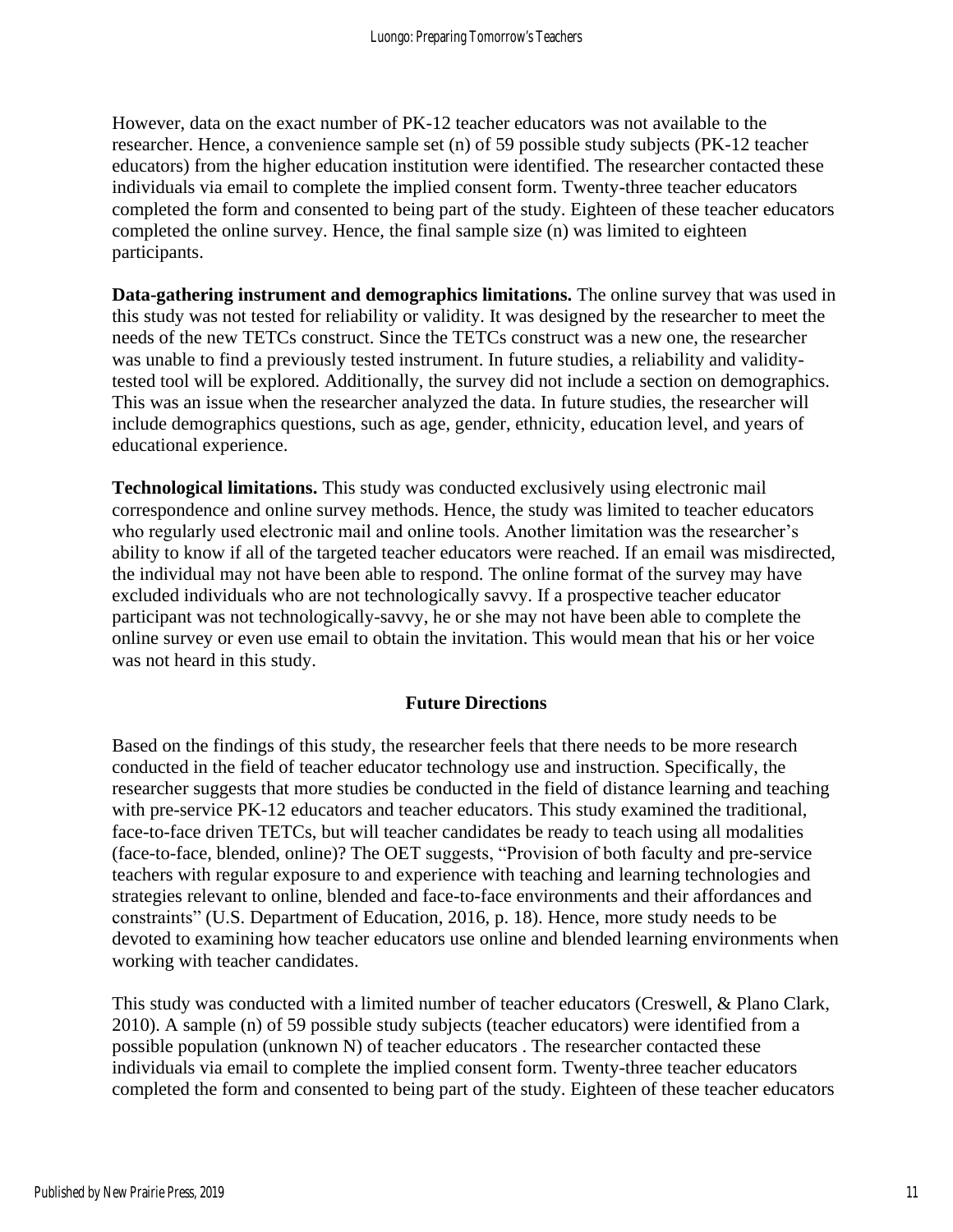completed the online survey. Hence, the final sample size was limited to eighteen participants. It is suggested that a larger population and sample are explored for a future study since the convenience sample was unable to yield a true generalizable result.

Another future direction for the researcher is to explore a stronger instrument to measure the TETCs. As was stated in the methodology section, this Likert-scale tool was not previously tested for validity and reliability. Simply, the researcher was unable to find a previously tested TETCs-related instrument. Going forward, the researcher plans to find a new tool or have this existing tool put through extensive reliability and validity field testing with other populations.

Additionally, the researcher strongly suggests that this study be extended to include other higher education institutions in different geographical locations with different groups of teacher educators. It could also be extended to include current and former PK-12 teacher candidates and their attitudes towards the TETCs. Do they feel that current teacher educators are meeting (or met) the technology standards? Were they prepared to use technology in the PK-12 classroom? Were they made aware of the ISTE or CAEP standards during their education? Why or why not? Moreover, do they have any suggestions as to what was missing in their teacher preparation programs? This study would help to further develop the TETCs and pave the way for other technological advances in this field.

#### **Conclusion**

As technology advances, the need for highly qualified teachers will continue, and it will be assumed that all teachers will be able to use technology effectively. The NETP (2017) claims that schools should be able to depend on teacher preparation programs to ensure that all teachers come to them prepared to use technology (U.S. Department of Education, Office of Educational Technology, 2017). Other educational accrediting bodies such as CAEP also stress the importance of having all teacher candidates prepared to use technology for the classroom. By promoting the TETCs, higher education institutions can move towards meeting all national standards for preparing teacher candidates. Above all, teacher candidates will "need to leave their teacher preparation programs with a solid understanding of how to use technology to support learning" (p. 35) upon their entry into the world of teaching. These future educators should have received appropriate and updated educational experiences in order to be prepared to teach in today's PK-12 classrooms. The Society for Information Technology and Teacher Education (2018) asserts that teacher candidates who receive consistent and appropriate experiences with technology throughout their teacher education programs will be more prepared to integrate technology into their own classrooms. Therefore, all current teacher educators must be prepared to model and integrate these forms of technology in their teaching. Hopefully, by using the TETCs as motivational starting points, teacher educators can assist teacher candidates to use technology competently and confidently in the classroom.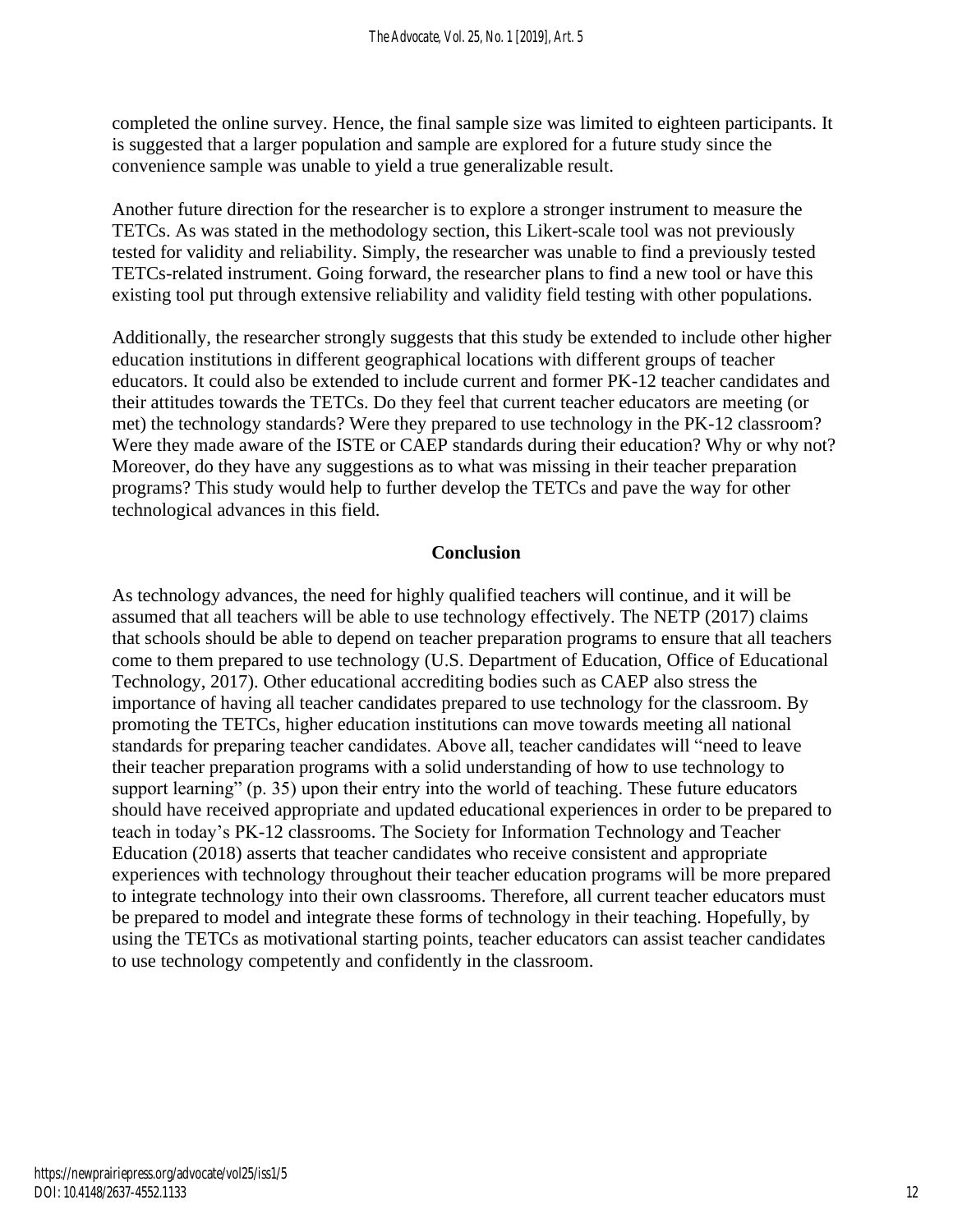#### **References**

Best, J. W., & Kahn, J. V. (1993)*. Research in education (7th ed.).* Boston: Allyn & Bacon. Borthwick, A. C. & Hansen. H. (2017). Digital literacy in teacher education: Are teacher educators competent?, *Journal of Digital Learning in Teacher Education, 33*(2), 46-48, DOI: 10.1080/21532974.2017.1291249

Borthwick, A. C., & Hansen, R. (2017). Digital literacy in teacher education: Are teacher educators competent?, *Journal of Digital Learning in Teacher Education, 33*(2), 46-48.

Council for Accreditation of Educator Preparation (2013). *2013 CAEP standards*. Retrieved from [http://caepnet.org/~/media/Files/caep/standards/caep-standards-one-pager-](http://caepnet.org/~/media/Files/caep/standards/caep-standards-one-pager-061716.pdf?la=en)[061716.pdf?la=en](http://caepnet.org/~/media/Files/caep/standards/caep-standards-one-pager-061716.pdf?la=en)

Council for the Accreditation of Educator Preparation (2018a). *CAEP standards introduction.*  Retrieved from<http://caepnet.org/standards/introduction>

Council for the Accreditation of Educator Preparation (2018b). *Vision, mission, and goals.*  Retrieved from<http://caepnet.org/about/vision-mission-goals>

Creswell, J. W., & Plano Clark, V. L. (2010). *Understanding research: A consumer's guide.* (2nd ed.). Upper Saddle River, NJ: Pearson.

Gall, M. D., Borg, W. R., & Gall, J. P. (1996). *Educational research: An introduction*. White Plains, NY: Longman.

Foulger, T. S., Graziano, K. J., Schmidt-Crawford, D. & Slykhuis, D. A. (2017). Teacher educator technology competencies. *Journal of Technology and Teacher Education*, *25*(4), 413-448. Waynesville, NC USA: Society for Information Technology & Teacher Education. Retrieved from [https://www.learntechlib.org/p/181966/.](https://www.learntechlib.org/p/181966/)

Foulger, T., Graziano, K. J., Slykhuis, D., Schmidt-Crawford, D., & Trust, T. (2016). [Invited](https://www.learntechlib.org/p/174099/)  [commentary: The time is now! Creating technology competencies for teacher educators.](https://www.learntechlib.org/p/174099/) *Journal of Technology and Teacher Education, 24*(3), 249-256.

Graziano, K. J., Foulger, T. S., Schmidt-Crawford, D. A. & Slykhuis, D. (2017). Technology integration and teacher preparation: the development of teacher educator technology competencies. In P. Resta & S. Smith (Eds.), *Proceedings of Society for Information Technology & Teacher Education International Conference 2017* (pp. 2336-2346). Chesapeake, VA: Association for the Advancement of Computing in Education (AACE).

International Society of Teacher Educators. (2019a). *About ISTE.* Retrieved from: <https://www.iste.org/about/about-iste>

International Society of Teacher Educators. (2019b). *ISTE Standards.* Retrieved from: <https://www.iste.org/standards>

International Society of Teacher Educators. (2019c*). ISTE standards for educators.* Retrieved from: <https://www.iste.org/standards/for-educators>

Koehler, M. J., & Mishra, P. (2009). What is technological pedagogical content knowledge? *Contemporary Issues in Technology and Teacher Education, 9*(1), 60-70.